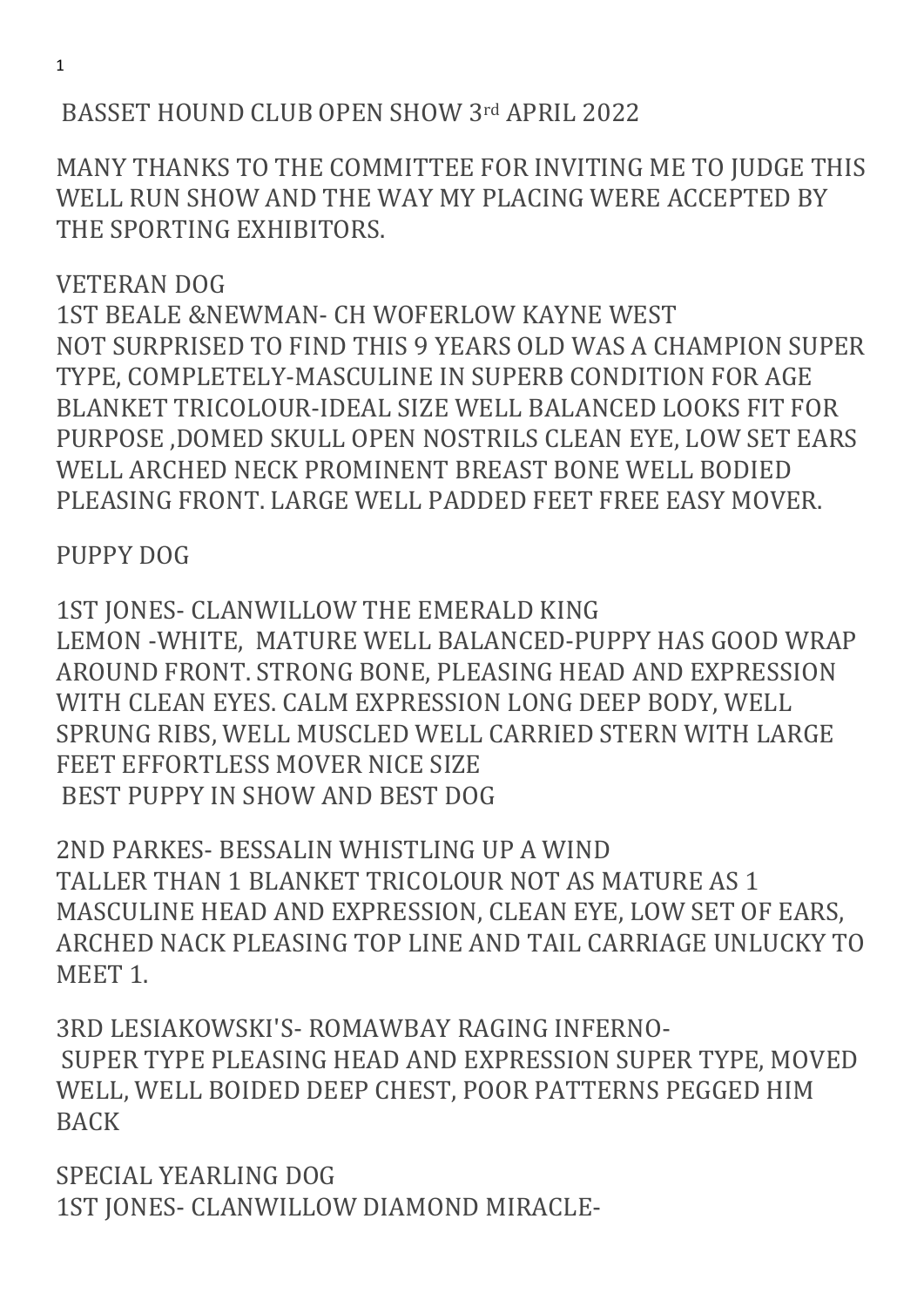LEMON & WHITE MED SIZED FRONT PASTERN COULD BE STRONGER. CORRECT WRAP AROUND FRONT STRONG BONE-PLEASING BODY SHAPE. SENSIBLE MOVER IDEAL TOP LINE ARCHED NECK, WELL PLACED SHOULDERS GOOD BEND OF STIFLE.

POST GRADUATE DOG

1ST FREUDENREICH'S- LOCKOLEA ROCKET MAN- LEMON AND WHITE MED SIZED NOT EXAGGERATED IN ANY WAY, EYES ARE CLEAN BUT COULD BE DARKER, GOOD GROUND CLEARNECE, WELL SPRUNG RIBS PLEASING TOP LINE AND TAIL, CARRIAGE FEET COULD BE BETTER. SOUND STEADY MOVER.

2ND BATES'S -DIHEATH PYJAMA AT KARAMES- TRICOLOUR COULD HAVE A MORE MASCULINE APPEARANCE, WELL BODIED WELL CARRIED STERN, ARCHED NECK HEAD COULD HAVE MORE WORK IN IT.

3RD LANES- LANEBERN MY HEART ON FIRE- BLANKET TRICOLOUR CARRYING TOO MUCH WEIGHT AND PERHAPS SLIGHTLY EXAGGERATED IN TYPE. PLEASING COAT.

LIMIT DOG

1st JONES'S- QUBO AVALEUR DU SABRE MET CLANWILLOW- LEMON AND WHITE PLEASING OUTLINE AND TAIL CARRIAGE PLENTY OF BONE VERY GOOD FEET AND PASTERNS WELL BODIED NEEDS A LITTLE MORE NECK AND MORE DOME TO HEAD PLEASING EYE WELL MUSCLED EASY MOVER

2ND ALLCHORNE'S -NELGUS THYME FLIES- LARGER AND TALLER THAN 1 SOUND MOVER MASCULINE HEAD AND EXPRESSION GOOD BONE PLEASING OUTLINE MORE SPRING OF RIB WOULD HELP WOULD LIKE LESS LENGTH OF BODY FEET AND PASTERNS COULD BE BETTER

OPEN DOG 1ST ARCHER'S- ROAMANBAY REDDY TO RUMBLE- LEMON AND WHITE MASCULINE HEAD AND EXPRESSION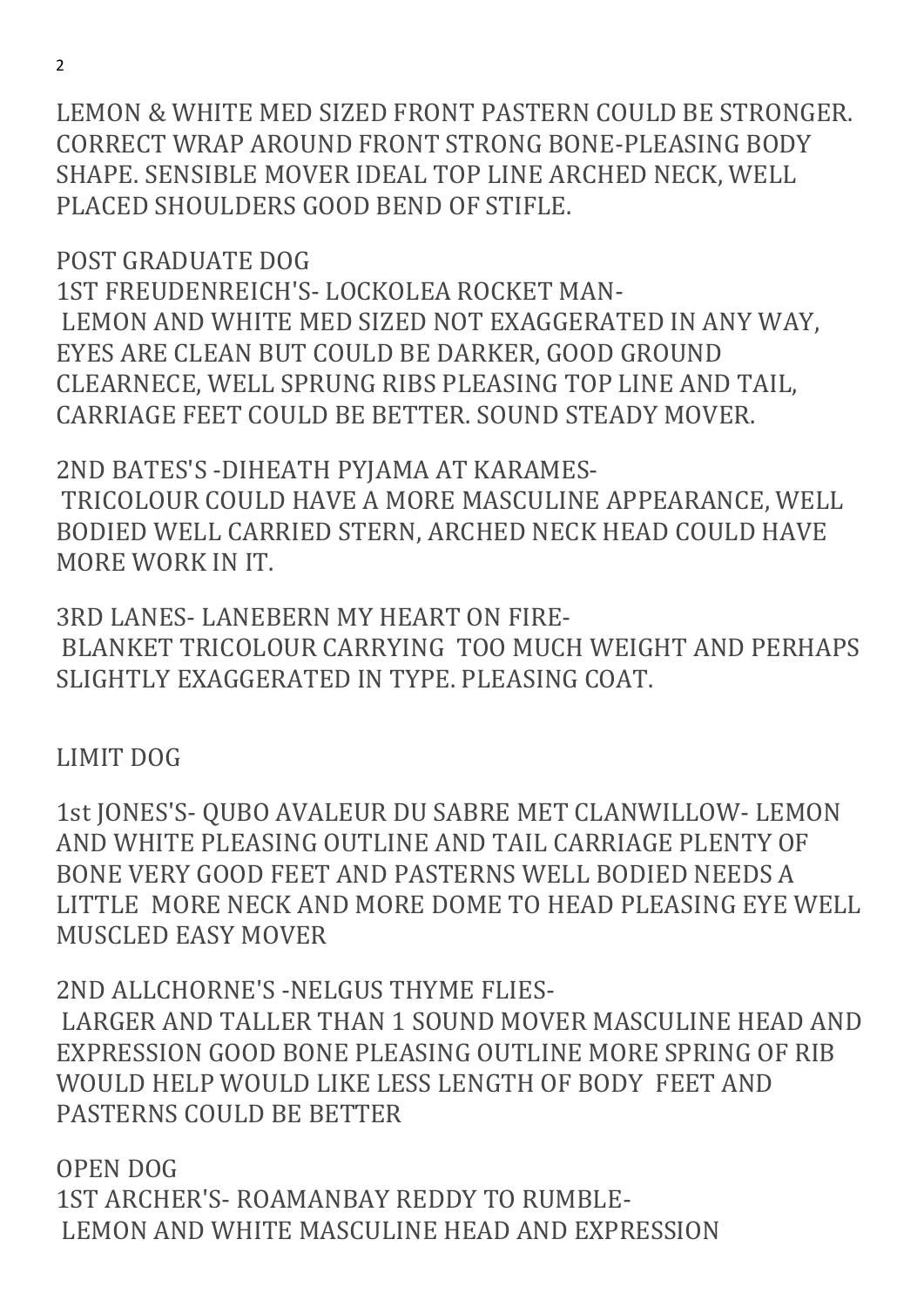CORRECT FRONT CLEAN. DARK EXPRESSIVE EYE LOW SET EARS MUSCULAR NECK BROAD LEVEL BACK PLEASING TAIL SET AND CARRIAGE FREE EASY MOVER

2ND NEWMAN'S.- CH WOFERLOW KYLO REN- BLANKET TRICOLOUR HEAVIER IN BODY THAN 1 MASCULINE HEAD AND EXPRESSION PLENTY OF BONE WELL MUSCLED BROAD DEEP CHEST PLEASING OUTLINE IN SUPER CONDITION MOVED WITH STYLE

VETERAN BITCH

 TWO EXCELLENT BITCHES WHO ARE BOTH GREAT EXAMPLES OF THE BREED AND UNLUCKY TO BE IN THE SAME CLASS 1ST PEARSON'S- CH ROAMANBAY RUSSIA WITH LOVE TO ARMARDIO JW

TOP QUALITY LEMON WHITE SUPER TYPE IDEAL FRONT FEMININE HEAD AND EXPRESSION CLEAN EYE LOW SET EARS VERY GOOD BODY AND BONE IN SUPER CONDITION MOVED WITH EFFORTLESS GAIT- RESERVE BEST IN SHOW

2ND ALLCH0RNE'S- CH DIHEATH GUNS N' ROSES JW 11 YEARS YOUNG IN SUPER CONDITION AND A CREDIT TO HER OWNER UNLUCK TO MEET ONE TODAY.

MINOR PUPPY BITCH

1ST LANE'S- LANEBERN HOCUS POCUS-

 6 MONTH QUALITY PUPPY STILL IMMATURE IDEAL HEAD AND EXPRESSION, GOOD FEET AND PASTERNS, GOOD BODY SHAPE, PLEASING HIND QUARTERS, DEEP CHEST AND SOUND STAEDY MOVER.

2ND SAUNDERS -BECKSHOUNDS LUMINARA- BLANKET TRICOLOUR 6 MONTHS SLIGHTLY BUM HIGH AT THE MOMENT LACKING SOME FORE CHEST FEMININE HEAD AND EXPRESSION PLEASING TAIL CARRIAGE.

PUPPY BITCH 1ST ARCHER- ROMANBAY REBELLIOUS FLAME-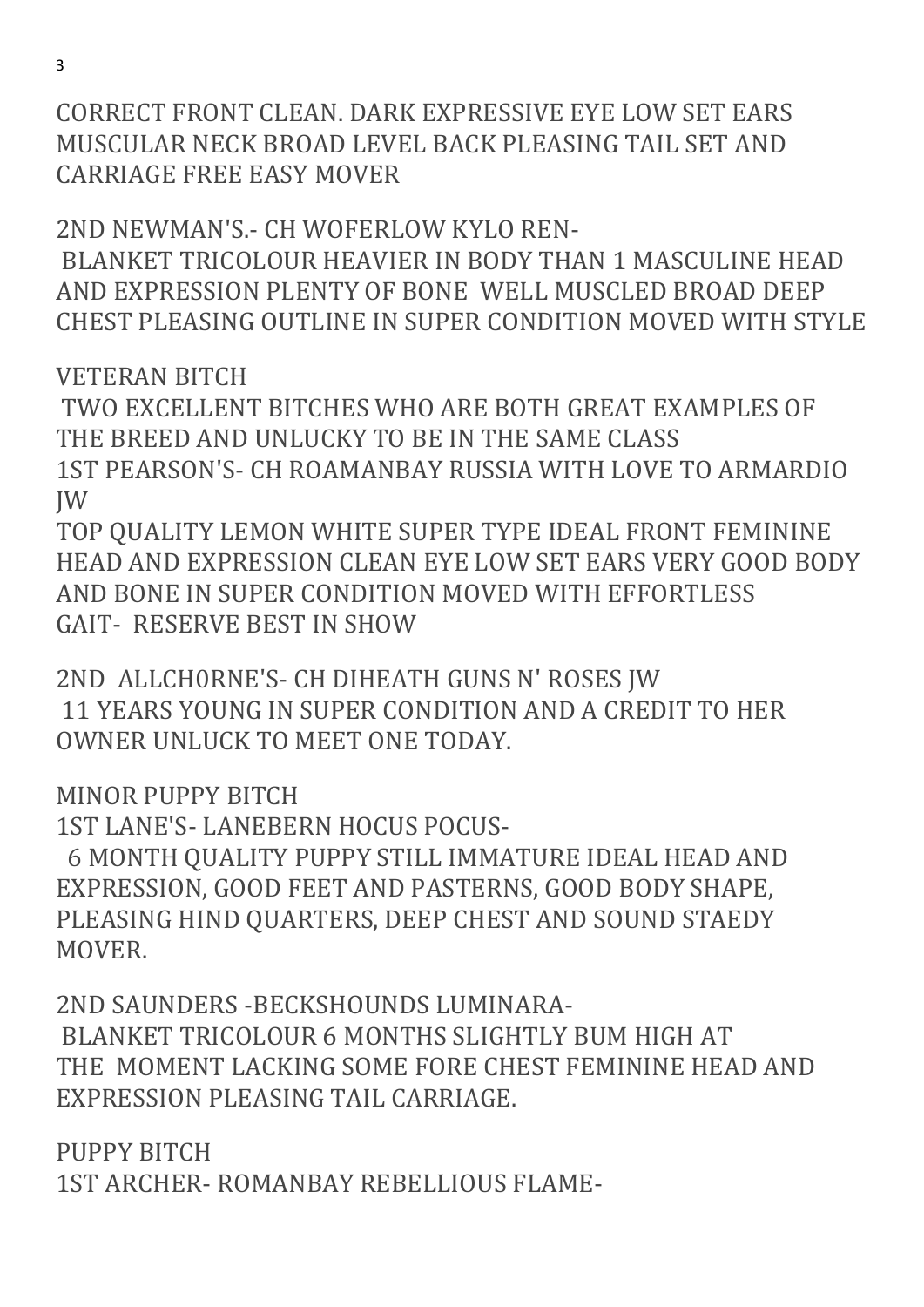MATURE LEMON AND WHITE VERY GOOD WRAP AROUND FRONT PLENTY OF BONE, IDEAL HEAD AND EXPRESSION, DEEP BROAD RIBS, WELL BODIED, SOUND STEADY MOVER.

2ND MELBOURNE & MURRAY'S - DIHEATH RTWO JUTWO NOT AS MATURE AS ONE PLEASING HEAD AND EXPRESSION, CLEAN EYE, GOOD FEET AND PASTERNS, WELL BONED , GOOD SRING OF RIB , PLEASING TAIL SET AND CARRIGE, SOUND MOVER

3RD PARKES -BESSALIN L'ELSIR D'MORE- BLANKET TRICOLOUR NICE SIZE, SOUND STEADY MOVER, NEEDS MORE RIB, NOT IN HER BEST BEHAVIOUR TODAY

JUNIOR BITCH 1ST PARKES- BESSALIN MAGNETIC STORM 11 MONTH OLD BLANKET TRICOLOUR IDEAL SZE COMPLETE FEMININE QUALITY HEAD AND EXPRESSION LOW SET EARS, PLENTY OF BONE AND SUBSTANCE, IDEAL TOP LINE, COAT NOT AT ITS BEST TODAY, MOVED WELL BEST PUPPY BITCH

2ND MCLEAN'S- SWITHERLAND GABRIELLA AT STOOKEWOOD – TALLER THAN ONE SOUND MOVER, PLEASING HEAD AND EXPRESSION LOW SET EARS LACKS THE SPRING OF RIB OF ONE AND TOP LINE COULD BE FIRMER.

SPECIAL YEARLING BITCH 1ST MELBOURNE & MURRAY & FITZPATRICK-ODAHAMIER – DIHEATH ELVIS FENININE HEAD AND EXPRESSION SKULL COULD HAVE MORE DOME AND PERHAPS A LITTLE MORE DEWLAP GOOD FRONT WELL RIBBED PLEASING TOP LINE AND CARRIAGE GOOD FEET AND PASTERNS MOVES WITH STYLE.

2ND BULL'S -FORGEDHAWK FLORENCE- LEMON AND WHITE PLEASING TOP LINE AND CARRIAGE FEMININE HEAD AND EXPRESSION LEVEL TOP LINE ,NEEDS MORE RIB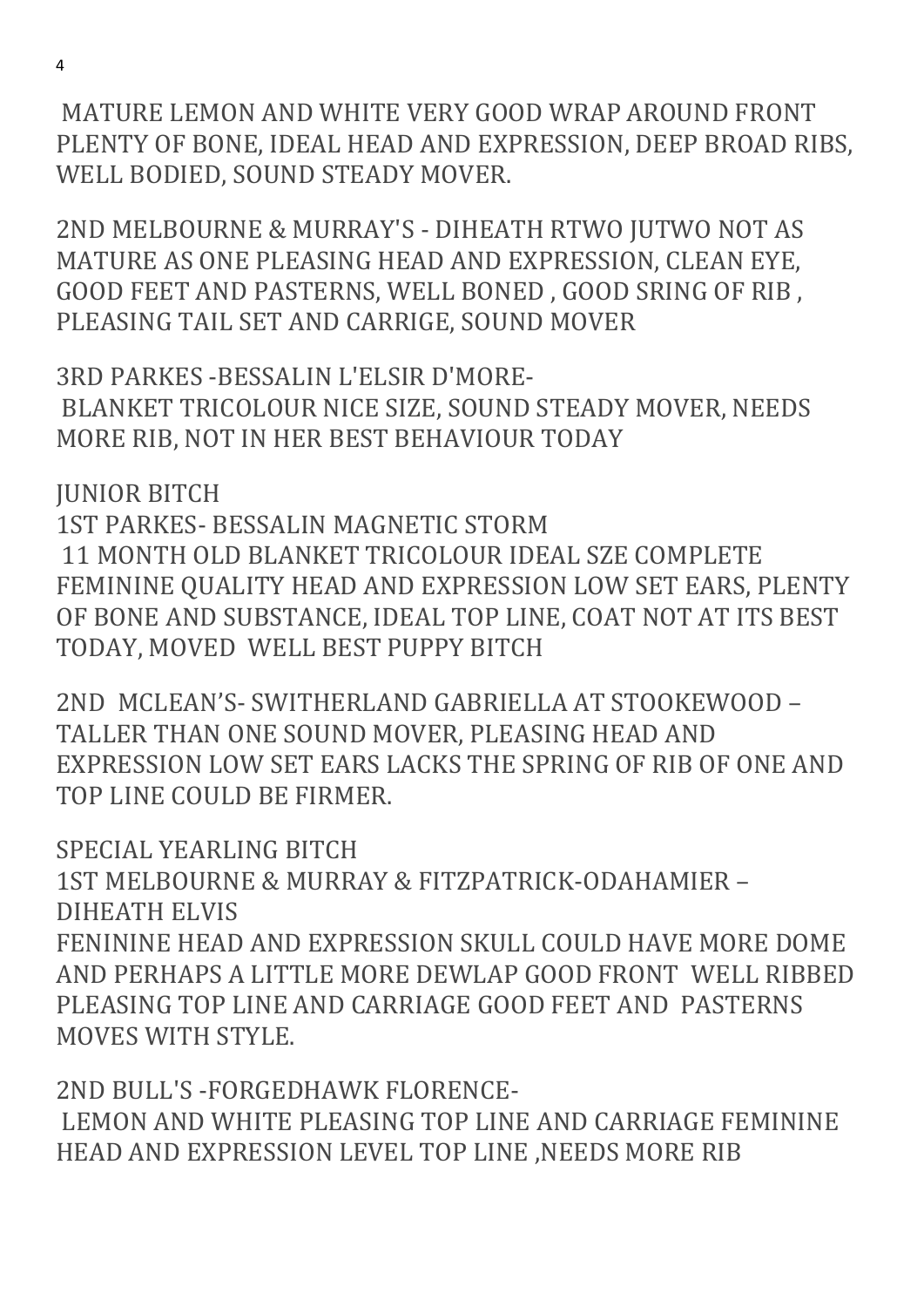## POST GRADUATE BITCH

1ST MCLEAN'S- SWITHERLAND FINAL CHASE AT STOOKEWOOD – LEMON AND WHITE WELL MATURED BALANCED BITCH GOOD FRONT PLEASING HEAD AND EXPRESSION, LEVEL TOP LINE GOOD FLEWS GOOD COAT AND CONDITION PLEASING EYE MOVED WELL

2ND FREUDENREICH'S- LOCKOLEA CIRCLE OF LIFE FEMININE HEAD AND EXPRESSION PLEASING OUTLINE WELL CARRIED STERN NEEDS MORE RIB NEEDS MORE SUBSTANCE QUALITY COAT.

3RD NEWMAN'S- WOFERLOWS VICTORIA WELL BALANCED GOOD MOVING BITCH FEET AND PASTERNS LET HER DOWN.

### LIMIT BITCH

1 ST ARCHER'S- ARMARDIO CHIGAGO FIRE IN ROAMANBAY BLANKET TRICOLOUR WELL BALANCED PLEASING FRONT WELL BONED DOMED SKULL WITH CORRECT STOP LEVEL TOP LINE DEEP WELL SRUNG RIBS STONG HIND QUARTERS MOVES SOUNDLY

2ND ALLCHORNE'S-NELGUS SPRING THYME 3 YEAR OLD WLL BALANCED COMPLETELY FEMININE GOOD TOP LINE AND CARRIAGE DEEP CHEST CORRECT COAT WOULD LIKE LESS WRINKLE IN LEGS, FEET AND PASTERNS LET HER DOWN .

OPEN BITCH

1ST PEARSON & JONES- CH ARMARDIO IM ON FIRE JW TOP QUALITY VERY LITTLE I WOULD CHANGE ABOUT THIS BITCH AND SUPER COAT AND CONDITION FREE EASY MOVER WELL BALANCED BODY BROOD DEEP CHEST FLOWING OUTLINE WELL CARRIED TAIL PLENTY OF BONE AND SUBSTANCE AND A PLEASURE TO JUDGE -BEST IN SHOW

2ND PARKES- BESSALIN RASPBERRY RIPPLE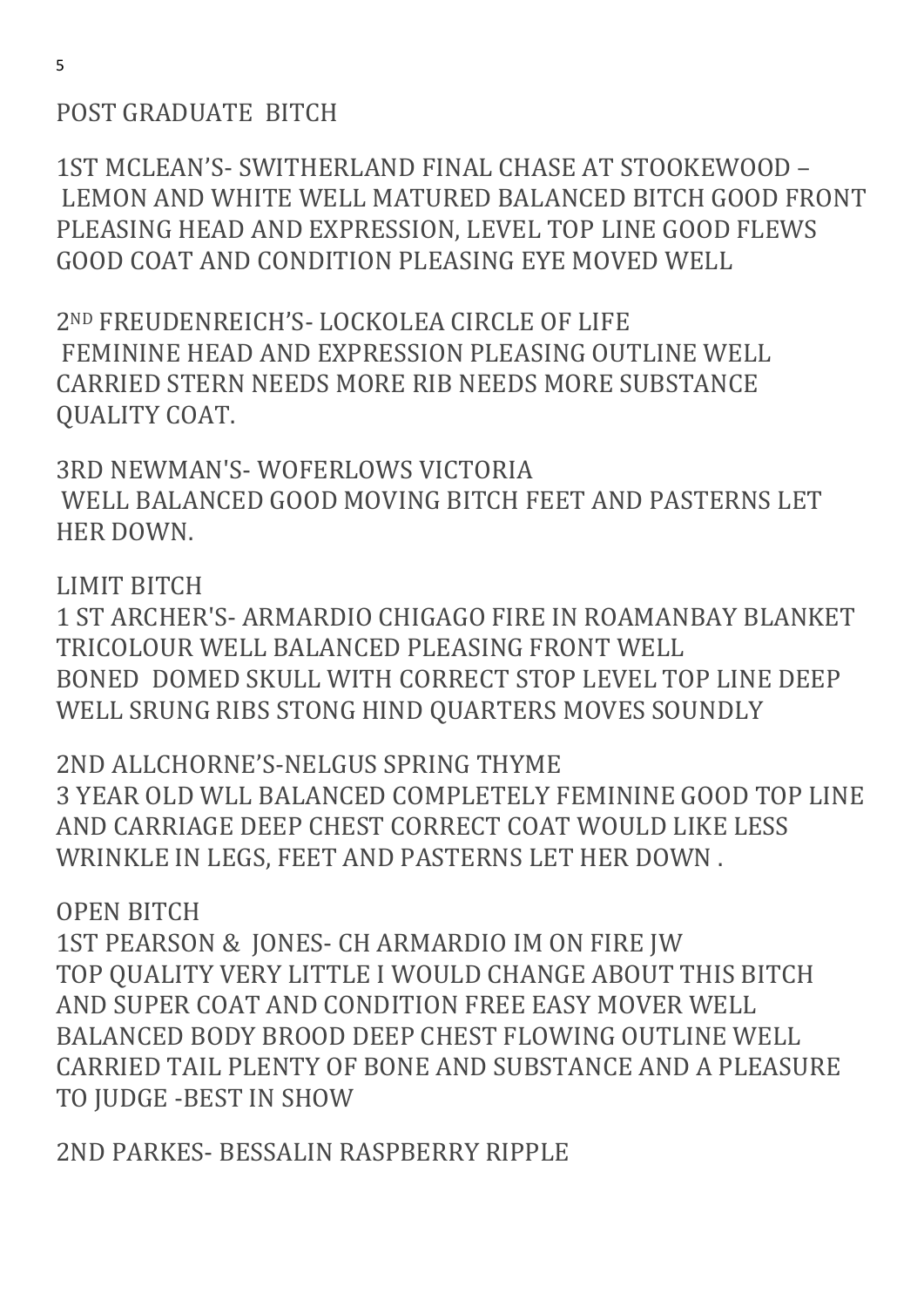6

 ANOTHER TOP QUALITY BITCH UNLUCKY TO MEET ONE IN SUCH TOP FORM WELL BALANCED FEMININE GOOD BONE AND SUBSTANCE NOT PUTTING HER BEST FOOT FORWARD TODAY.

3RD ALLCHORNE'S- NELGUS CINNAMON SPICE GOOD HEAD AND EXPRESSION ARCHED NACK PLEASING TOP LINE WELL CARRIED TAIL WELL SPRUNG RIBS A LITTLE TOO MUCH WRINKLE FEET

BRACE 1ST PEARSON'S- WELL MATCHED BRACE

Bert Easdon

Judge